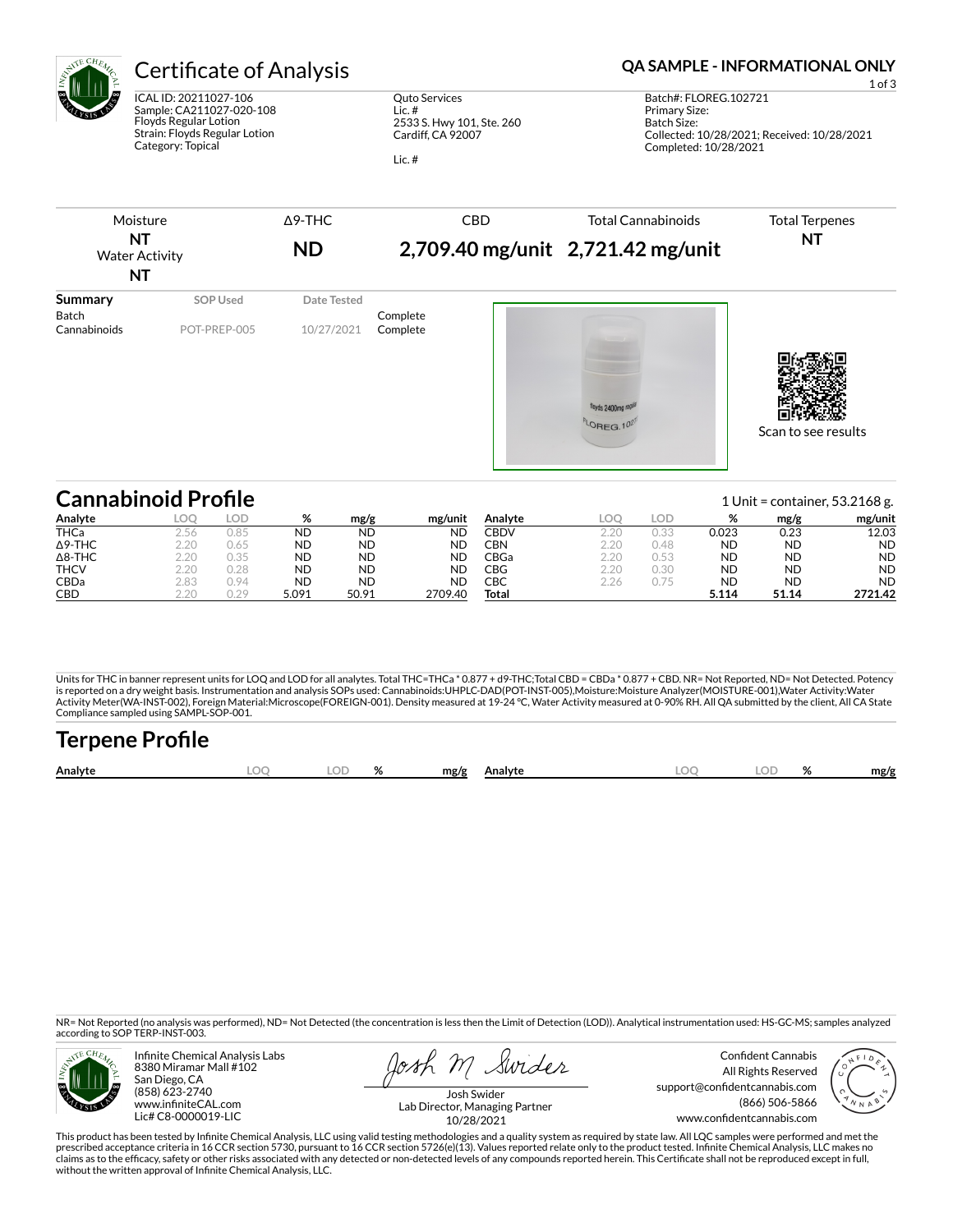ICAL ID: 20211027-106 Sample: CA211027-020-108 Floyds Regular Lotion Strain: Floyds Regular Lotion Category: Topical

Quto Services Lic. # 2533 S. Hwy 101, Ste. 260 Cardiff, CA 92007

Lic. #

# **Certificate of Analysis <b>Certificate of Analysis QA SAMPLE - INFORMATIONAL ONLY**

2 of 3 Batch#: FLOREG.102721 Primary Size: Batch Size: Collected: 10/28/2021; Received: 10/28/2021 Completed: 10/28/2021

### **Residual Solvent Analysis**

| Category 1 | OС<br>LOD. | Limit | Status | Category | OO | LOD | Limit. | Status | Category $\angle$ | <b>LOC</b> | .OF | ∟imit | Status |
|------------|------------|-------|--------|----------|----|-----|--------|--------|-------------------|------------|-----|-------|--------|
|            |            |       |        |          |    |     |        |        |                   |            |     |       |        |

NR= Not Reported (no analysis was performed), ND= Not Detected (the concentration is less then the Limit of Detection (LOD)). Analytical instrumentation used: HS-GC-MS; samples analyzed according to SOP RS-INST-003.

### **Heavy Metal Screening**

| $\Omega$<br>∽<br>$\tilde{\phantom{a}}$ | <b>LOD</b> | Limit | -<br>Status |
|----------------------------------------|------------|-------|-------------|
|                                        |            |       |             |

NR= Not Reported (no analysis was performed), ND= Not Detected (the concentration is less then the Limit of Detection (LOD)). Analytical instrumentation used: ICP-MS; samples analyzed according to SOP HM-INST-003.

### **Microbiological Screening**

**Result Status** 

ND=Not Detected. Analytical instrumentation used:qPCR; samples analyzed according to SOP MICRO-INST-001.



Infinite Chemical Analysis Labs 8380 Miramar Mall #102 San Diego, CA (858) 623-2740 www.infiniteCAL.com Lic# C8-0000019-LIC

Swider

Confident Cannabis All Rights Reserved support@confidentcannabis.com (866) 506-5866 www.confidentcannabis.com



Josh Swider Lab Director, Managing Partner 10/28/2021

This product has been tested by Infinite Chemical Analysis, LLC using valid testing methodologies and a quality system as required by state law. All LQC samples were performed and met the prescribed acceptance criteria in 16 CCR section 5730, pursuant to 16 CCR section 5726(e)(13). Values reported relate only to the product tested. Infinite Chemical Analysis, LLC makes no<br>claims as to the efficacy, safety o without the written approval of Infinite Chemical Analysis, LLC.